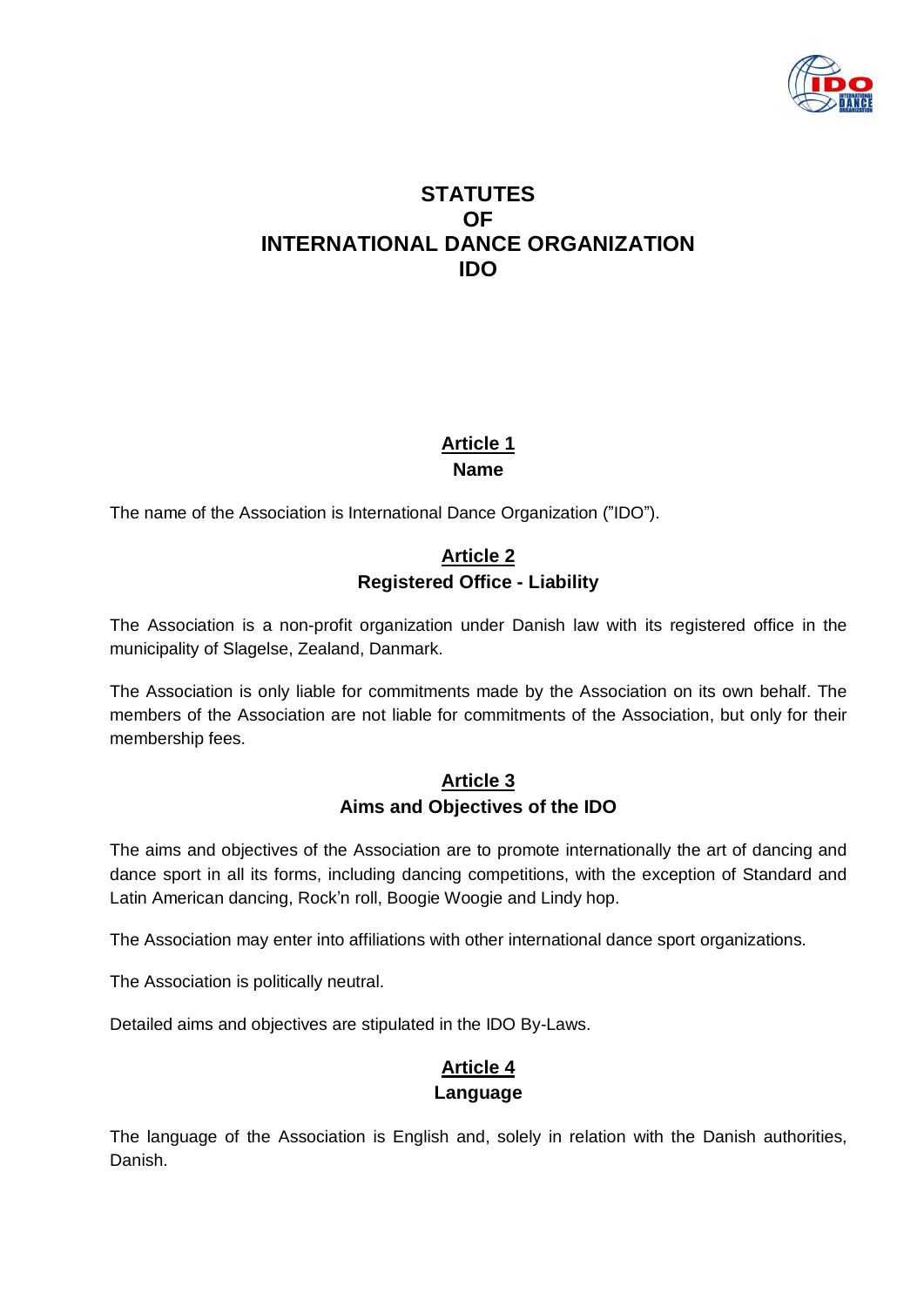

## **Article 5 Membership**

#### **Ordinary Members**

The IDO may elect as ordinary members such registered non-profit entities (federations, associations, organizations, companies, etc.) from countries worldwide which are found to be the best representatives of the member country with regard to the aims and objectives of IDO.

The Association may have different classes of ordinary membership. Detailed rules for ordinary membership are contained in the IDO By-Laws.

### **Other Types of Membership**

The IDO may elect as affiliated members non-profit entities (federations, associations, organizations, companies, etc.) which may help to promote the aims and objectives of the IDO. Affiliate members are entitled to speak, but not to vote at general meetings of IDO or its departments.

The IDO may elect as honorary members individuals who are found to have rendered outstanding services to the Association or to the art of dancing. An honorary member is entitled to speak but not to vote at general meetings of IDO or its departments.

Unless decided otherwise by the IDO Annual General Meeting, each new ordinary member shall have probationary status until full membership is granted. Detailed rules for probationary membership are contained in the IDO By-Laws.

### **Termination of Membership**

Membership – be it ordinary or probationary membership, affiliated membership or honorary membership – ceases when the member resigns from the Association and in case of expulsion as stipulated in the IDO By-Laws. Membership also ceases, if an honorary member dies or if an incorporated member is dissolved or subject to insolvency or similar proceedings.

### **Article 6 Membership Fees**

The IDO charges membership fees to its ordinary, probationary and affiliated members as well as contacts. Honorary members shall not pay membership fees. The membership fees are fixed by the IDO Annual General Meeting.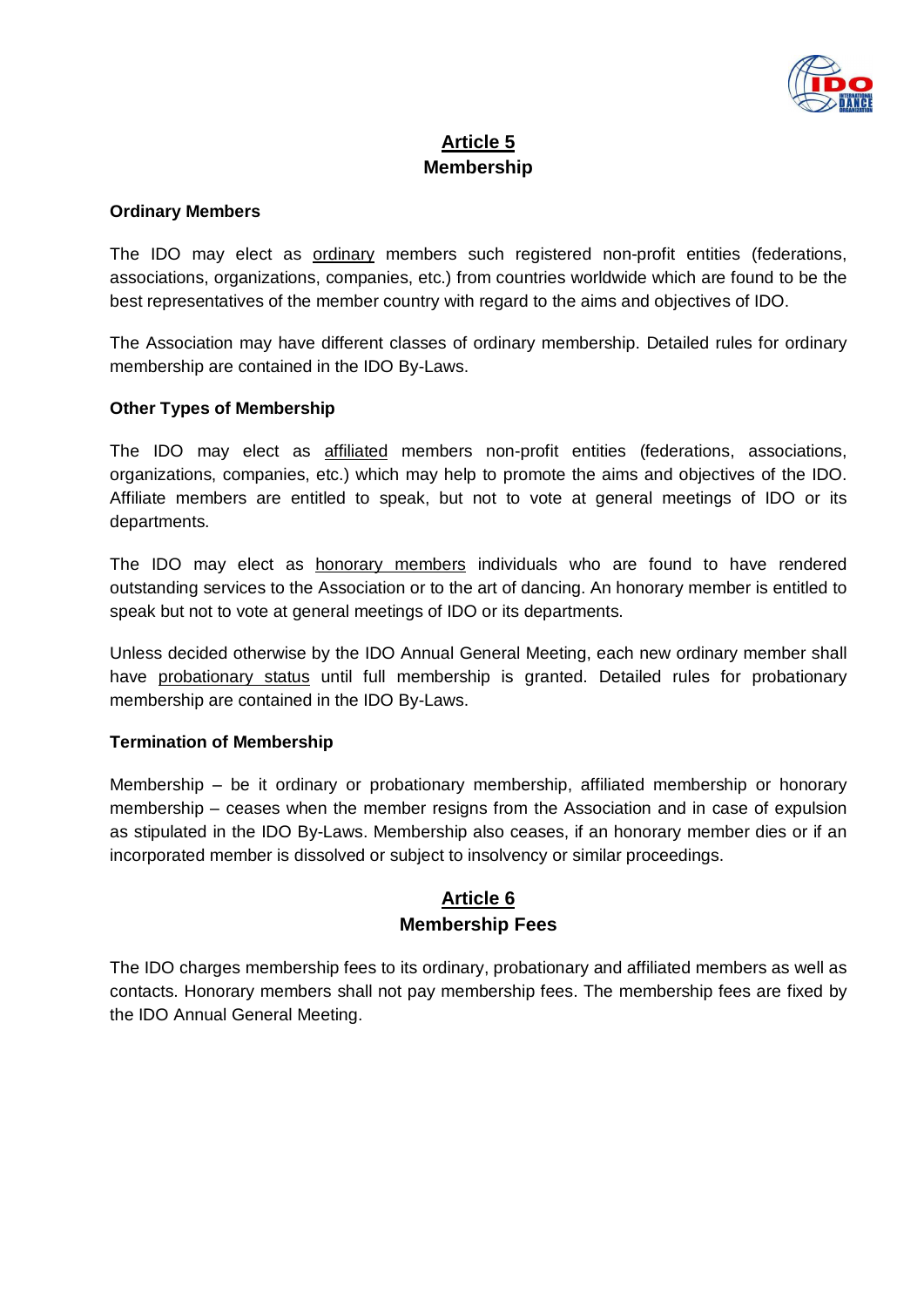

## **Article 7 General Meetings**

The General Meeting is the highest body of the Association.

General meetings are held at the location/venue which the Presidium decides.

The ordinary Annual General Meeting is held once a year and shall include examination and approval of accounts, fixing of membership fees and election of members of the Presidium, internal revisor(s) and external auditor.

An extraordinary General Meeting is called when the Presidium so decides or when a minimum of 15 members informs the Presidium of their wish for a general meeting to be held.

Any General Meeting shall be called by e-mail or by any other manner of writing not less than four weeks before the date of the meeting.

At any General Meeting each ordinary member has one vote per Dance Departments which is administered by such member. Voting rights may be exercised as stipulated in the By-Laws.

Resolutions at General Meetings are passed by a simple majority of the votes of members present with the right to vote, unless a higher majority is required by law, Statutes or By-Laws. Any alteration of the IDO Statutes and the IDO By-Laws requires a majority of two-thirds (2/3) of the votes of members present with the right to vote.

For the dissolution of the Association a two-thirds majority of the votes of members present with the right to vote is required.

Proxy to vote at General Meetings may be given to other members with the right to vote, including the members of the Presidium.

Minutes shall be kept of every General Meeting held and be published immediately thereafter.

## **Article 8 The Presidium**

The General Meeting elects a Presidium. The Presidium consists of the President, the Senior Vice President and the Executive Secretary/Treasurer. The General Meeting elects 6 Vice Presidents with or without special area of responsibility. Further, each Chairman of a Dance Department and each Chairman of a Continental Conference is an ex-officio member of the Presidium with limited rights to vote (as stipulated in the By-Laws).

The Presidium is in charge to manage the business of the Association at all times between general meetings, to call general meetings and to perform all tasks given to the Presidium under the Statutes, By-Laws and Dance Sport Rules & Regulations of the IDO.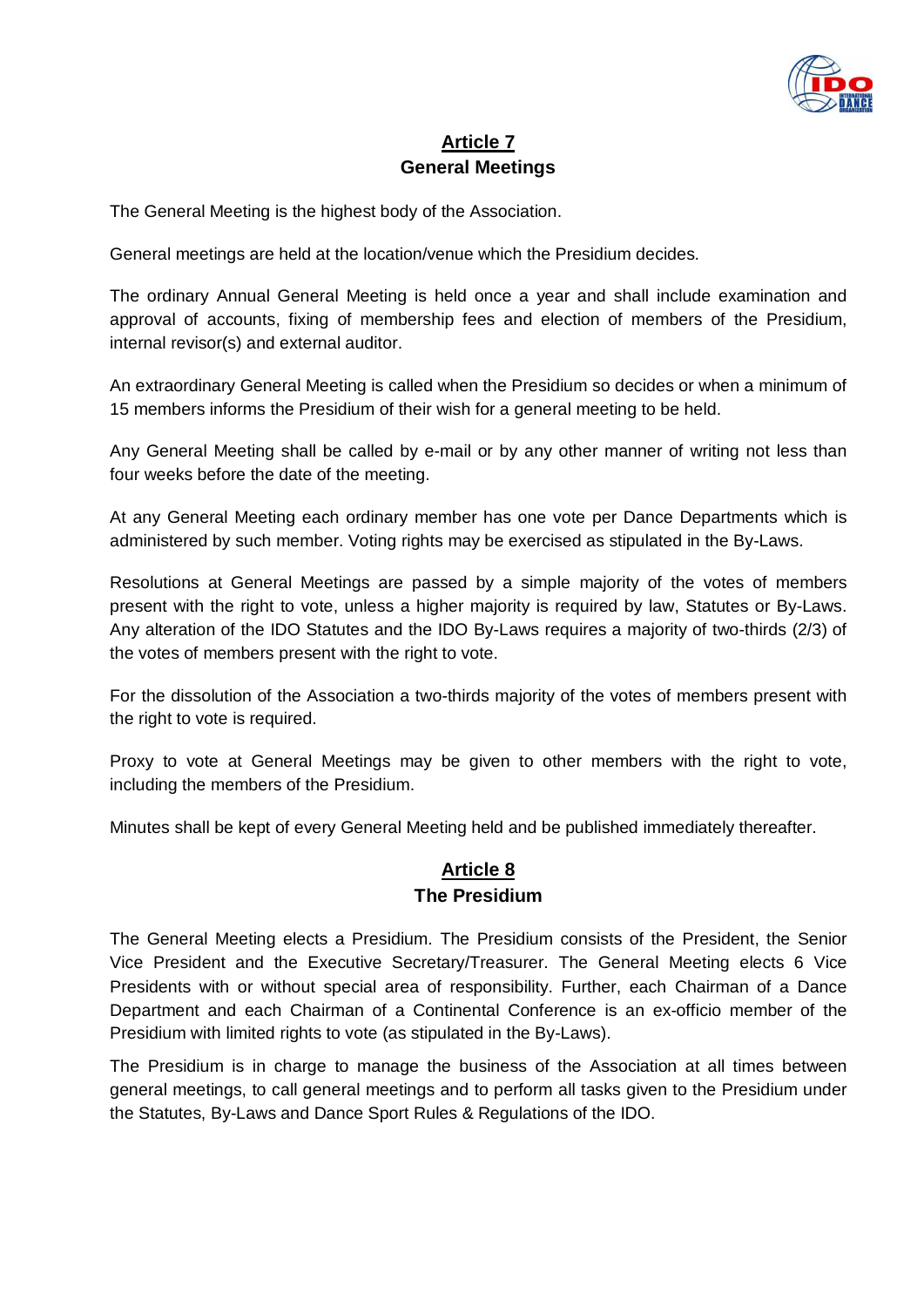

The President, the Senior Vice President, the Executive Secretary/Treasurer and the Sport Director form the Executive Presidium which is in charge of the day-to-day business of the Association and authorized to exercise all powers granted by the Presidium.

Except for the ex-officio members, all members of the Presidium are elected in a staggered system as stipulated in the By-Laws.

# **Article 9 Committees**

Committees for permanent tasks (such as a Disciplinary Committee) may be installed by the General Meeting. Details are stipulated in the IDO By-Laws.

### **Article 10 Representation of IDO / Signing Authority**

In all its business affairs, the Association is bound by the President with co-signature of the Senior Vice President or the Treasurer or by the Senior Vice President with co-signature of the Treasurer.

In all matters regarding revenue and expenditure, the Treasurer has single-signing authority in the ordinary course of business. For any single or revolving expenditure or transaction beyond the ordinary course of business, the Treasurer has to obtain the co-signature of the President or the Senior Vice President.

## **Article 11 Financial Year / Financial Matters**

The financial year of the Association is the calendar year.

The books and accounts of the Association shall be managed by the Treasurer in accordance with prudent commercial procedures.

The Treasurer must present a financial report for the elapsed fiscal year and an annual budget for the following fiscal year to every Annual General Meeting.

The financial report for the elapsed fiscal year shall be reviewed by two internal revisors who are elected by and responsible to the Annual General Meeting.

The annual financial statements shall be audited by an external State Authorized Auditor who is annually elected by the Annual General Meeting.

Any expenditure of the Association shall only be made in accordance with the aims and objectives of IDO as a non-profit organization.